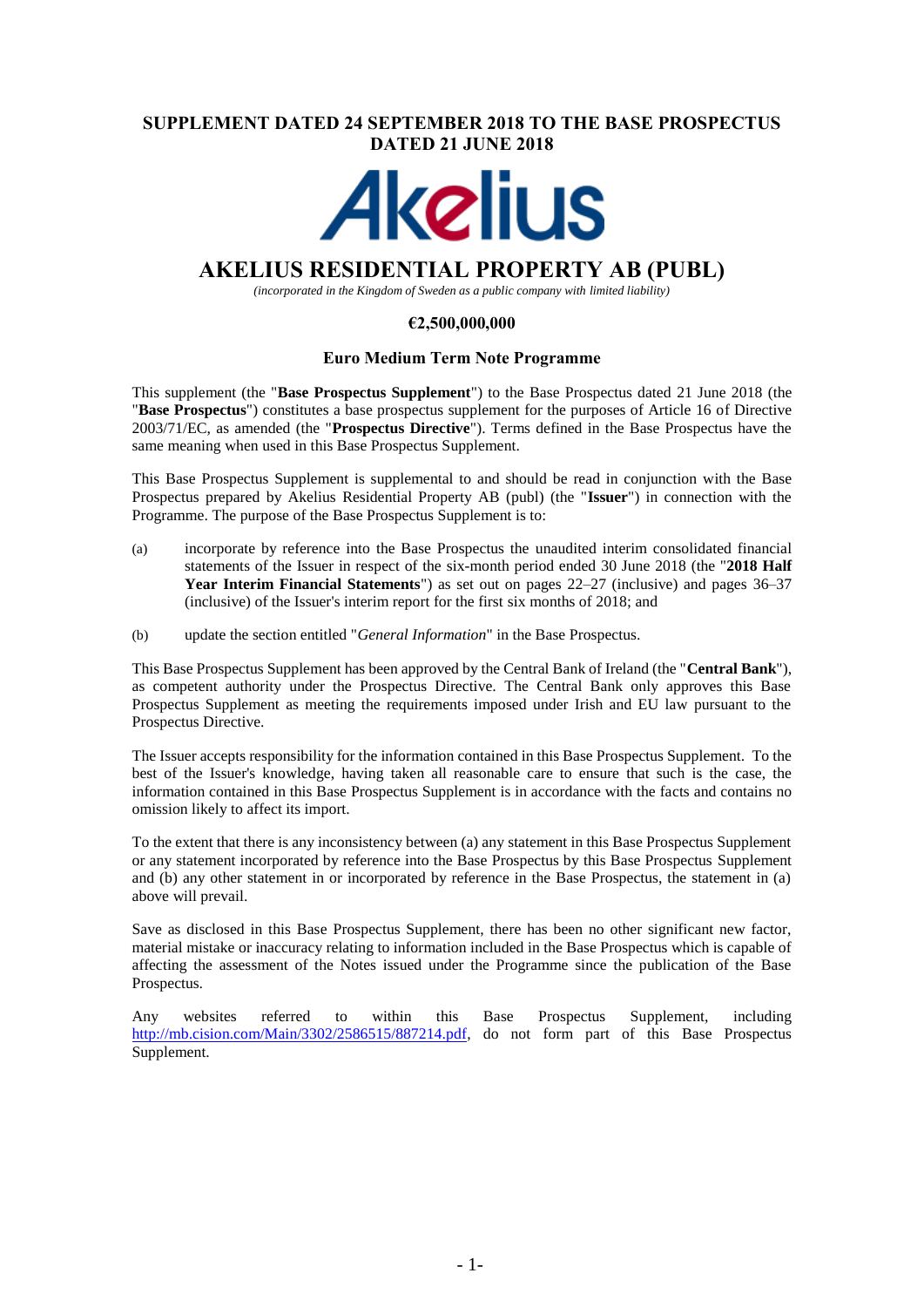### **AMENDMENTS TO THE "INFORMATION INCORPORATED BY REFERENCE" SECTION**

With effect from the date of this Base Prospectus Supplement, the first paragraph of the "*Information Incorporated by Reference*" section on page 20 of the Base Prospectus is updated by adding the following paragraph:

"5. the unaudited interim consolidated financial statements of the Issuer in respect of the six-month period ended 30 June 2018 (the "**2018 Half Year Interim Financial Statements**") as set out on pages 22– 27 (inclusive) and pages 36–37 of the Issuer's interim report for the first six months of 2018:

<http://mb.cision.com/Main/3302/2586515/887214.pdf>

For the avoidance of doubt, any information, agreements, and/or documents expressed to be incorporated by reference in the 2018 Half Year Interim Financial Statements shall not be incorporated in or to form part of, the Base Prospectus. Any information, agreements and/or documents contained in the 2018 Half Year Interim Financial Statements which is not incorporated by reference in the Base Prospectus is either not relevant for an investor or is covered elsewhere in the Base Prospectus.

Additionally, with effect from the date of this Base Prospectus Supplement, the fourth paragraph of the "*Information Incorporated by Reference*" section on page 20 of the Base Prospectus is updated by deleting the wording and replacing it with the following:

"The 2016 Financial Statements, 2017 Financial Statements, 2018 Interim Financial Statements and 2018 Half Year Interim Financial Statements are English translations of the Swedish financial statements prepared for and used in the Kingdom of Sweden."